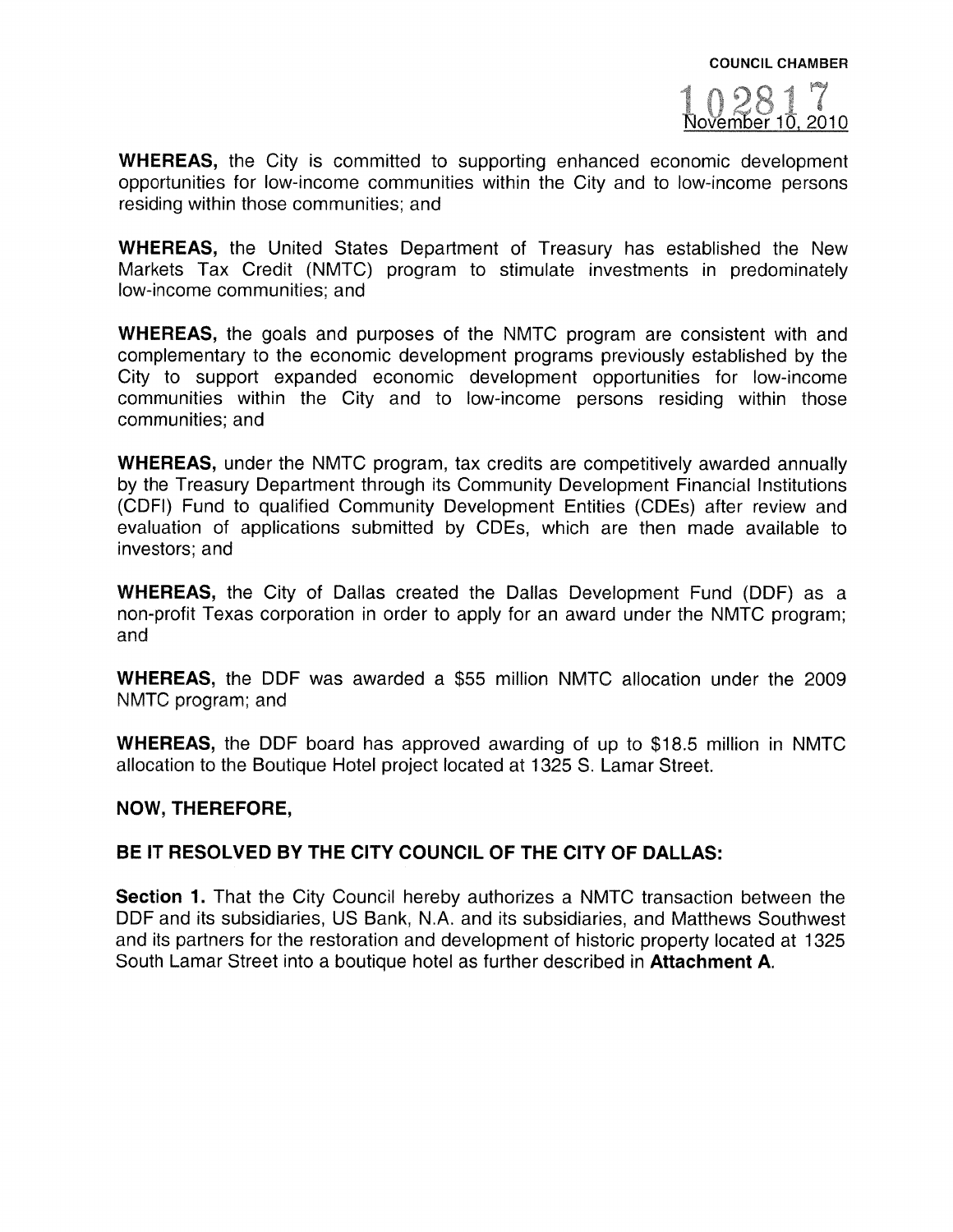

Section 2. That this resolution shall take effect immediately from and after its passage in accordance with the provisions of the Charter of the City, and it is accordingly so resolved.

Distribution: Office of Economic Development — Tenna Kirk, 5CS Office of Economic Development — Sajid Safdar, 2CN Office of Economic Development — Heather Lepeska, 5CS City Attorney's Office — Barbara Martinez City Attorney's Office — Sarah Hasib

> APPROVED BY CITY COUNCIL

NOV 10 2010

Reposed Watterie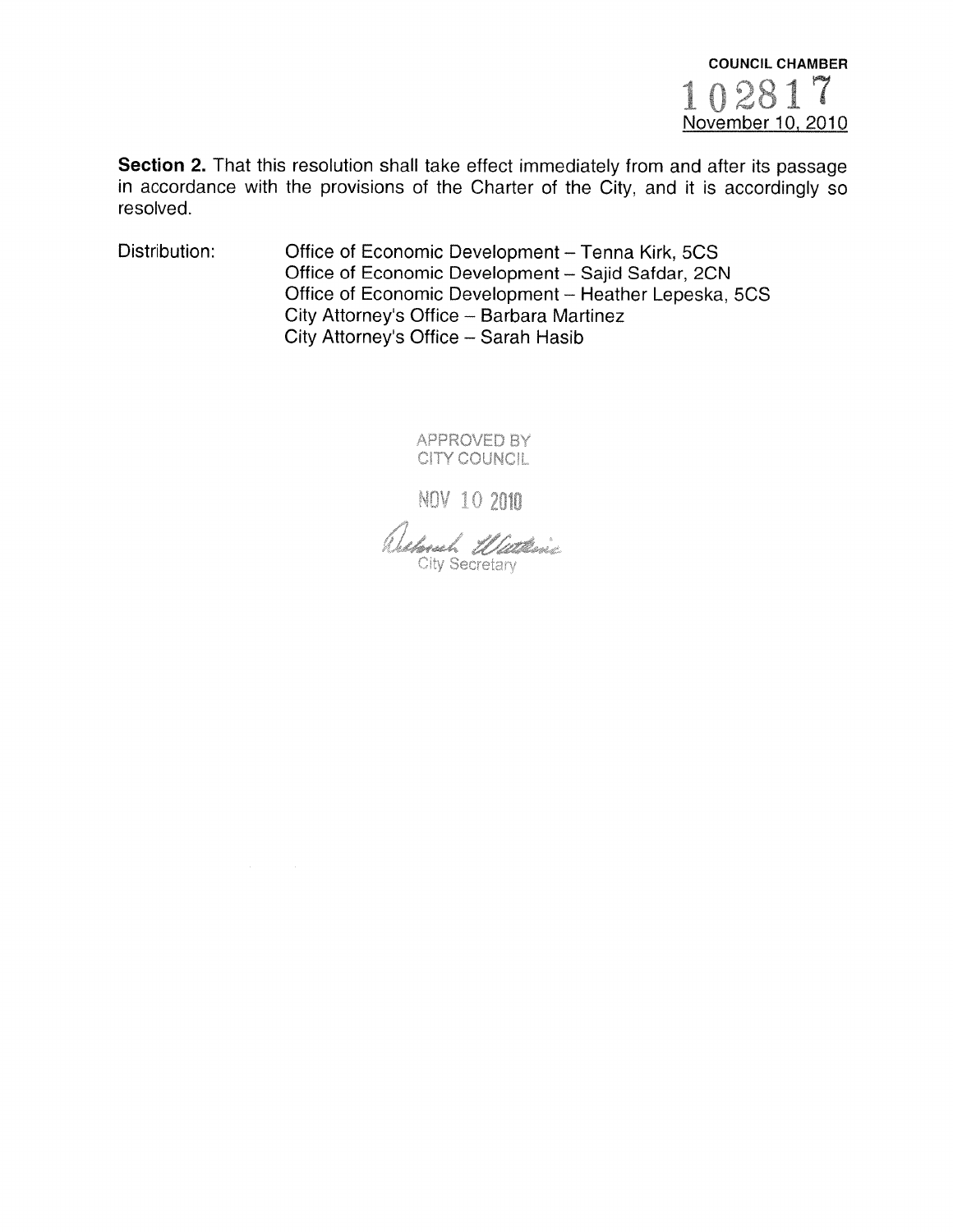# — S

**DALLAS DEVELOPMENT FUND** 

DATE: October 19, 2010

SUBjECT: Southside Boutique Hotel

## Project Description

#### Applicant

Matthews Southwest is <sup>a</sup> full-service private real estate development company headquartered in Lewisville, Texas with offices in Dallas, Texas; Calgary, Alberta; and Mississauga, Ontario. Matthews Southwest has been active in the US, Canada, and Mexico, and has worked closely over the last ten years with the City of Dallas to redevelop parts of the South Side community. Their previous work in Dallas includes South Side on Lamar, the redevelopment of the former Sears Merchandising Center, as well as the Omni Dallas Convention Center Hotel.

### Related/Sponsoring Entities

The Southside Boutique Hotel project is sponsore<sup>d</sup> by CCH Lamar Partners I, LP, which is <sup>a</sup> partnership of Matthews Southwest and the Dallas Police and Fire Pension Fund. The Project is anticipated to receive an equity contribution from <sup>a</sup> fund established by the City of Dallas Regional Center (CDRC) for investors participating in the EB-5 immigrant visa program.

The propose<sup>d</sup> structure also includes <sup>a</sup> small equity contribution from <sup>a</sup> Dallas Development Fund subsidiary entity to facilitate federal Historic Tax Credit financing. it is anticipated that this funding would flow through <sup>a</sup> special-purpose Master Tenant entity that is primarily or wholly owned by <sup>a</sup> Dallas Development Fund Sub-allocatee.

The Qualified Active Low-Income Community Business (QALICB) receiving the financing from Dallas Development Fund's subsidiary is expected to be <sup>a</sup> special-purpose entity owned by CCH Lamar Partners I, LP and/or its individual members, the Master Tenant, and the EB-5 investor fund. This entity's sole purpose will be to develop, own, and operate of the real estate related to this project.

#### Project Description

The project is the redevelopment of an historic 55,000 square foot building at 1325 S. Lamar Ave into an approximately 76-room boutique hotel. The Developer is in the process of finalizing selection of an operator, which will likely be retained via <sup>a</sup> managemen<sup>t</sup> contract. The hotel is anticipated to include <sup>a</sup> 2,100 square foot restaurant, 1,500 square foot lobby bar/lounge, and <sup>a</sup> 5,000 square foot rooftop poo<sup>l</sup> lounge and bar area.

The project is par<sup>t</sup> of the 42-acre South Side Master Plan transit-oriented development project that includes South Side on Lamar. It is located within three blocks of the Dallas Convention Center and one block from the Cedars Rail DART station. The project will be designed to achieve LEED Silver certification. The hotel will also be restored with historical accuracy to qualify for federal Historic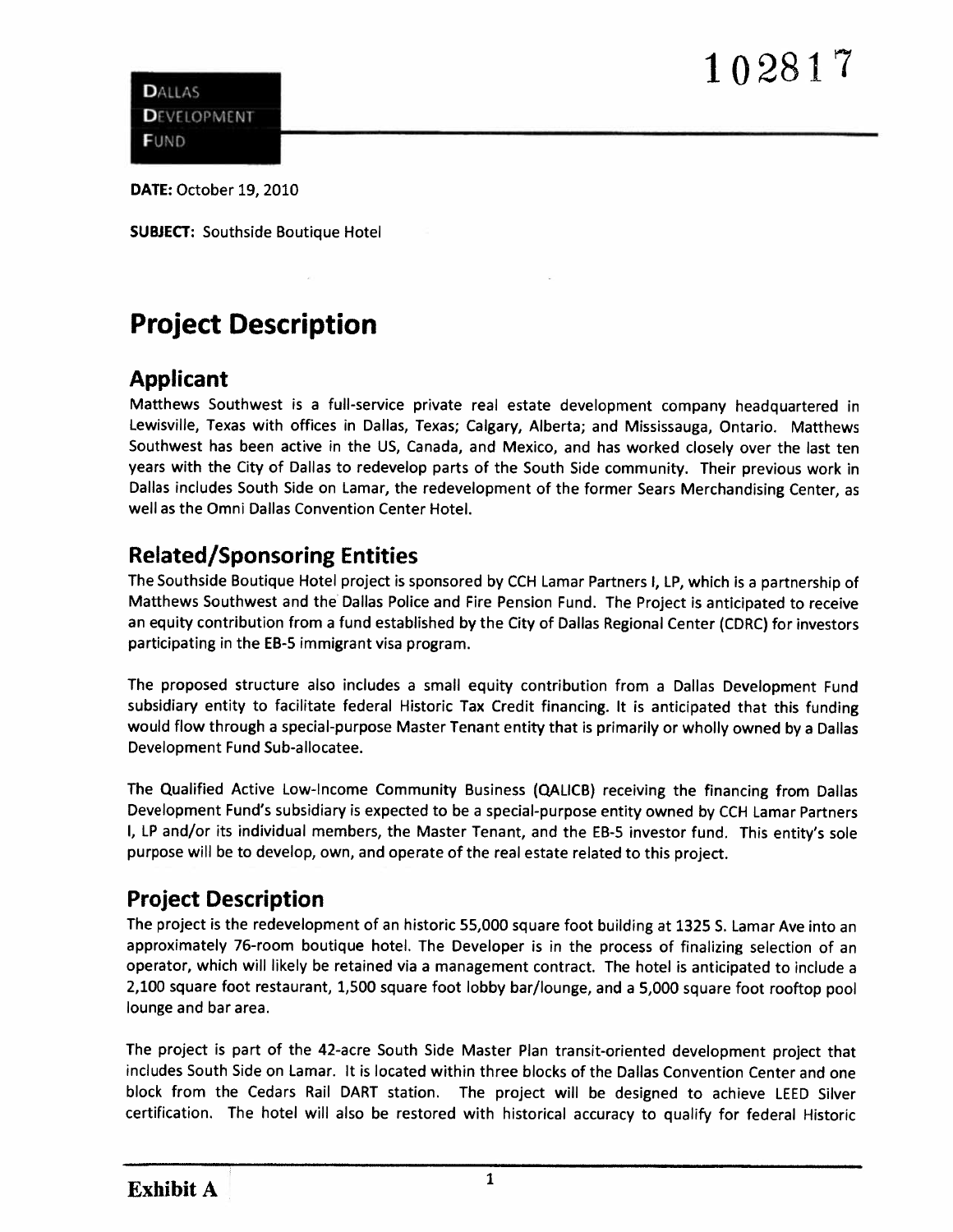Rehabilitation Tax Credits.

Total project costs are estimated to be about \$191 million, subject to final refinement.

## Financing Terms

### NMTC Allocation Proposed

Up to \$18,500,000

### NMTC Investor

The Dallas Development Fund has been in negotiations with US Bancorp Community Development Corporation (USBCDC) to purchase the NMTCs and Historic Tax Credits generated by the project.

### Anticipated Closing Costs and Fees

The Dallas Development Fund will charge <sup>a</sup> Sub-allocation Fee of 3% of the QEI, (estimated at \$555,000 based on current deal size). In addition, the DDF will charge an annual Asset Management Fee of 0.25% of the QEI, (estimated at \$46,000 based on current deal size).

DDF will seek to separately secure reimbursement for costs associated with closing this transaction, as well as costs associated with maintaining the financing structure during the 7-year NMTC compliance period.

#### Financing Structure

The financing sources for this project are summarized in the table below.

| <b>Sources for NMTC Structure</b>         | <b>Proposed Amount</b> |
|-------------------------------------------|------------------------|
| <b>CDRC EB-5 Fund Equity</b>              | \$3,900,000            |
| Senior Leverage Bank Loan                 | \$4,000,000            |
| <b>NMTC Equity (USBCDC)</b>               | \$4,978,350            |
| Sponsor Equity (CCH Lamar Partners I, LP) | \$5,621,650            |
| Total                                     | \$18,500,000           |

CCH Lamar Partners I, LP will form <sup>a</sup> Special Purpose Leverage Lender Entity to poo<sup>l</sup> the EB-5 Equity, the CCH Lamar Partners I, LP Equity, and the Senior Leverage Bank Loan. This Leverage Lender Entity will then make <sup>a</sup> Leverage Loan of approximately \$13.5 million to an Investment Fund owned by USBCDC. USBCDC will contribute the NMTC Equity to this fund for <sup>a</sup> total QEI of approximately \$18.5 million.

The QEI will be made to <sup>a</sup> Sub-allocatee of the Dallas Development Fund (anticipated to be DDF Alpha, LLC), which will in turn make one or more Qualified Low-Income Community Investment (QLICI) Loans to <sup>a</sup> special purpose entity designated as the Qualified Active Low-Income Community Business (QALICB). These loans will are estimated at \$17.9 million.

In addition, the DDF Sub-allocatee will make <sup>a</sup> small (approximately \$10,000) Equity QLICI to <sup>a</sup> special purpose Master Tenant entity, owned 100% by the DDF Sub-allocatee. The Master Tenant will in turn make <sup>a</sup> \$10,000 Equity QLICI to the QALICB.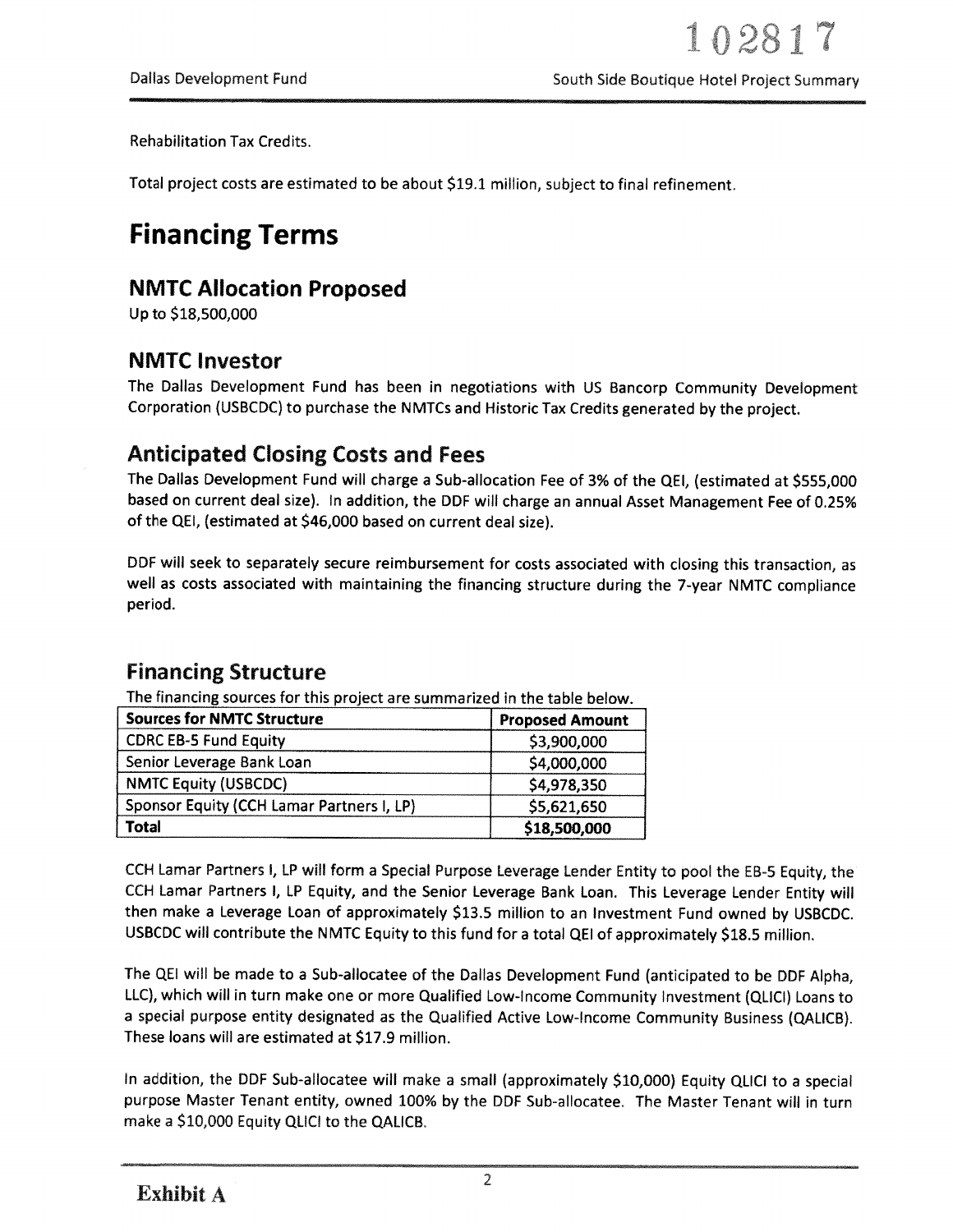Finally, CCH Lamar Partners 1, LP will make <sup>a</sup> projected \$200,000 equity contribution to the QALICB, and the CDRC EB-5 Fund will contribute approximately \$100,000 equity to the QALICB. The total capitalization of the QALICB is estimated at approximately \$18.2 million, with deferred developer fees making up the balance of the project sources.

Once the project is <sup>p</sup>laced in service and HTCs are available to USBCDC through the Master Tenant/Investment Fund structure, USBCDC will contribute approximately \$1.4 million in HTC Equity to the Investment Fund. The Investment Fund will use the HTC Equity to pay down the Junior Leverage Loan from the Leverage Lender Entity. The Leverage Lender Entity will in turn use the funds to pay down the Senior Leverage Loan.

#### Additional Sources of NMTC Allocation

None

#### Closing Timeline

This project is expected to close in 1<sup>st</sup> Quarter 2011.

### Community Benefits and Need for Assistance

#### Community Benefits

The Southside Boutique Hotel is estimated to create 35-40 permanent full-time positions at competitive wages, including benefits. Per the Developer, <sup>a</sup> minimum of 75% of the jobs will be available to local and/or low-income residents. The project also <sup>p</sup>lans to pursue 25-30% M/WBE participation. In addition, the project will preserve and restore <sup>a</sup> presently vacant historic structure.

The Southside Boutique Hotel project will complement and enhance the ongoing revitalization work of the South Side Master Plan Transit-Oriented Development. The master <sup>p</sup>lan already includes South Side on Lamar, the Dallas Convention Center Hotel, the Dallas Police Headquarters, the Beat condominiums, the Dallas Community College District Central Office, and <sup>a</sup> \$5.5 million S. Lamar Pedestrian Improvement Project. The Southside Boutique Hotel will keep the South Side Master Plan moving forward during difficult economic times, and will fill needed gaps in the overall project programming. The project will pursue LEED Silver certification, which will reduce future energy usage and enhance the overall sustainability of the South Side Master Plan development.

The Southside Boutique Hotel project fulfills many expressed policy goals within the City of Dallas, including the preservation of threatened historic buildings, transit-oriented development, and green/sustainable development.

#### Need For NMTC Assistance

This project would not be financially feasible without NMTC assistance. The project does not generate the annual cash flow necessary to support the capital costs associated with renovating and preserving this historic structure on <sup>a</sup> conventional financing basis. In addition, traditional financing for hotel projects is extremely scarce in the current credit environment. The project has limited debt capacity,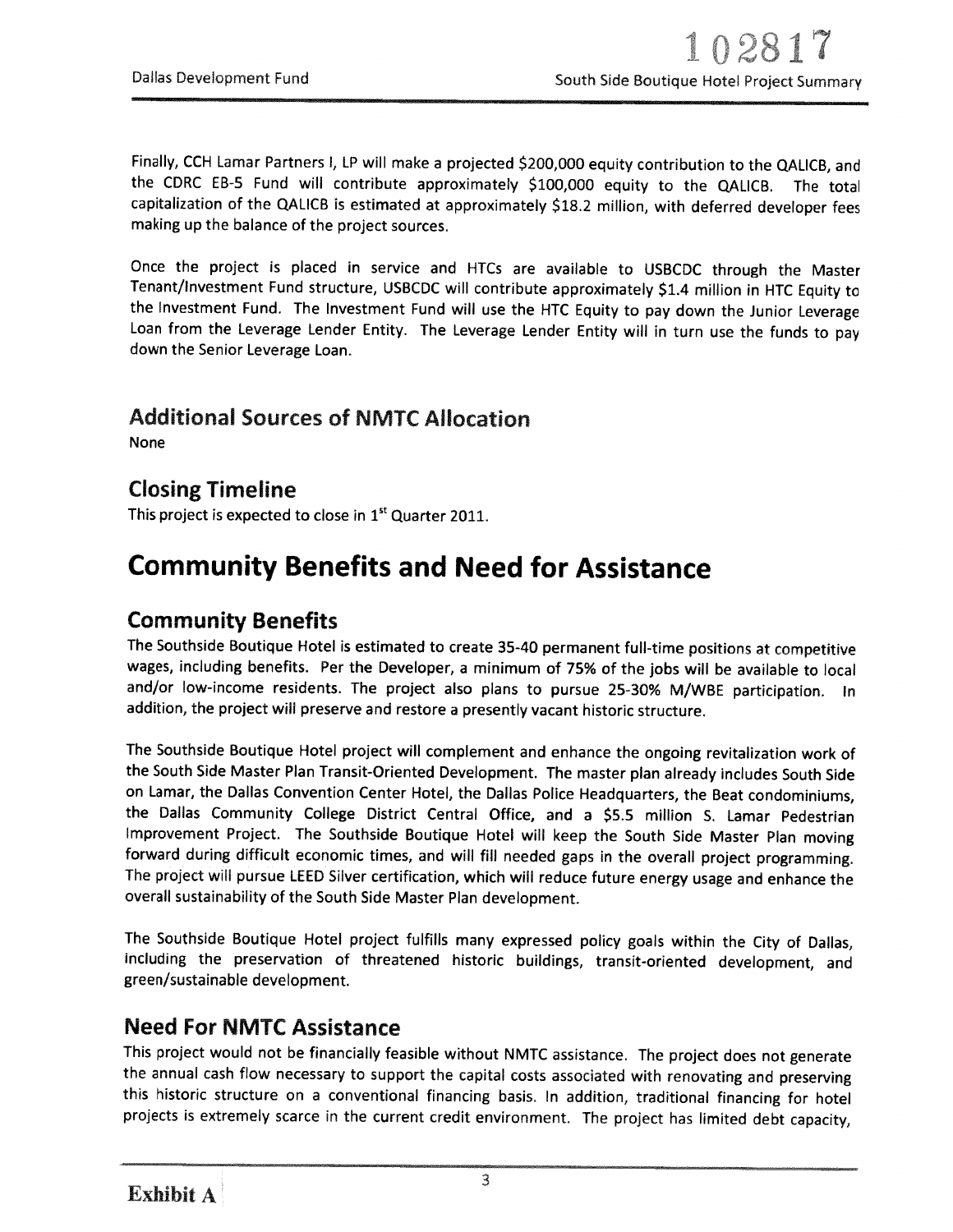and without NMTC assistance would not be able to generate strong enoug<sup>h</sup> returns to attract private equity investment.

The NMTC structure also allows mutual leveraging with the Historic Tax Credits and the EB-5 Program funds. This provides for more powerful "gap financing" and is consistent with DDF's stated goa<sup>l</sup> of using EB-5 equity as <sup>a</sup> complementary source for NMTC transactions.

#### Other Public Assistance

The Southside Boutique Hotel project anticipates participating in the programs mentioned above, including the CDRC EB-5 Program and federal Historic Tax Credits. In addition, Matthews Southwest is pursuing <sup>a</sup> City of Dallas Historic Tax Exemption.

The project has the suppor<sup>t</sup> of the City's Office of Economic Development.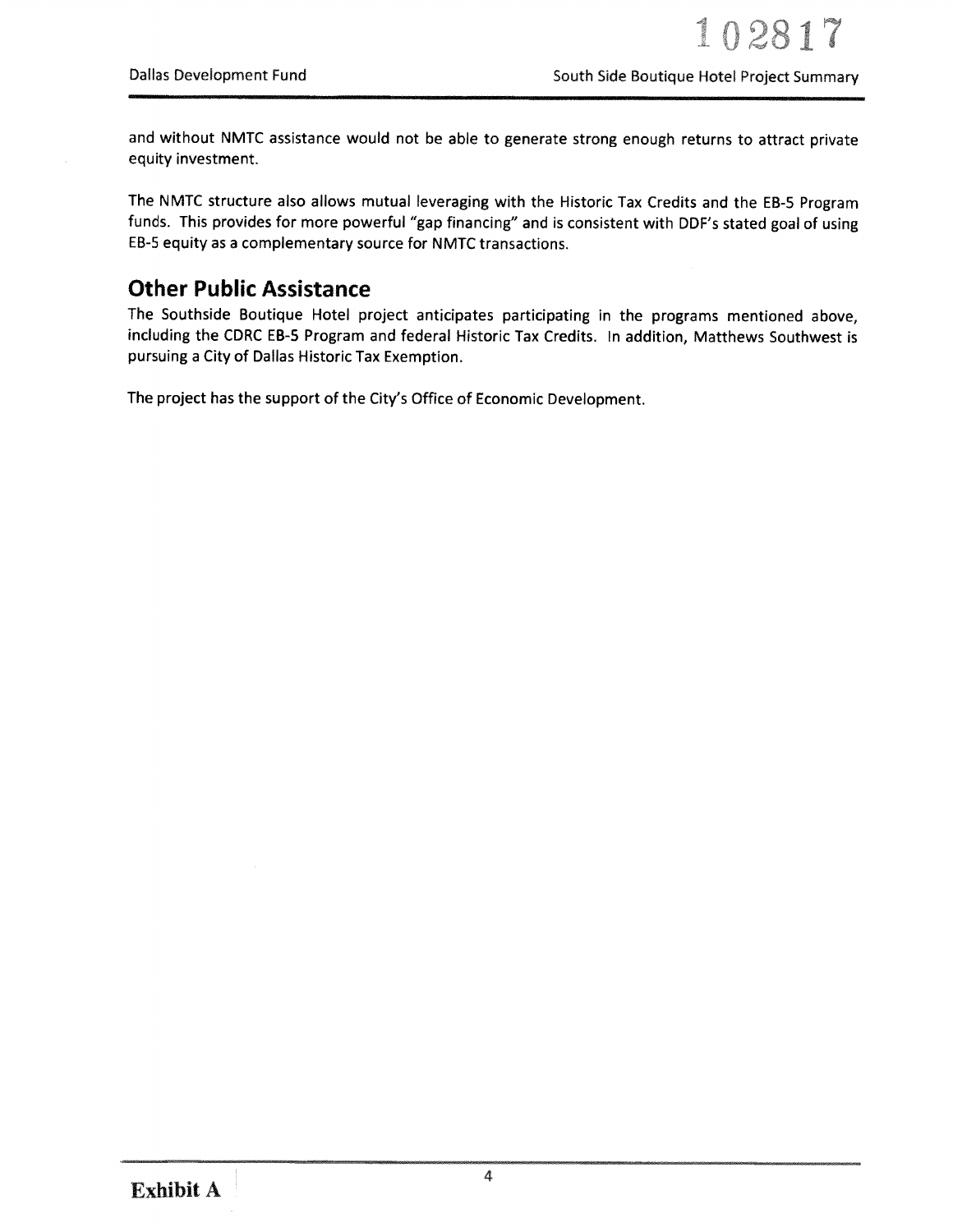# Project Images



Existing Building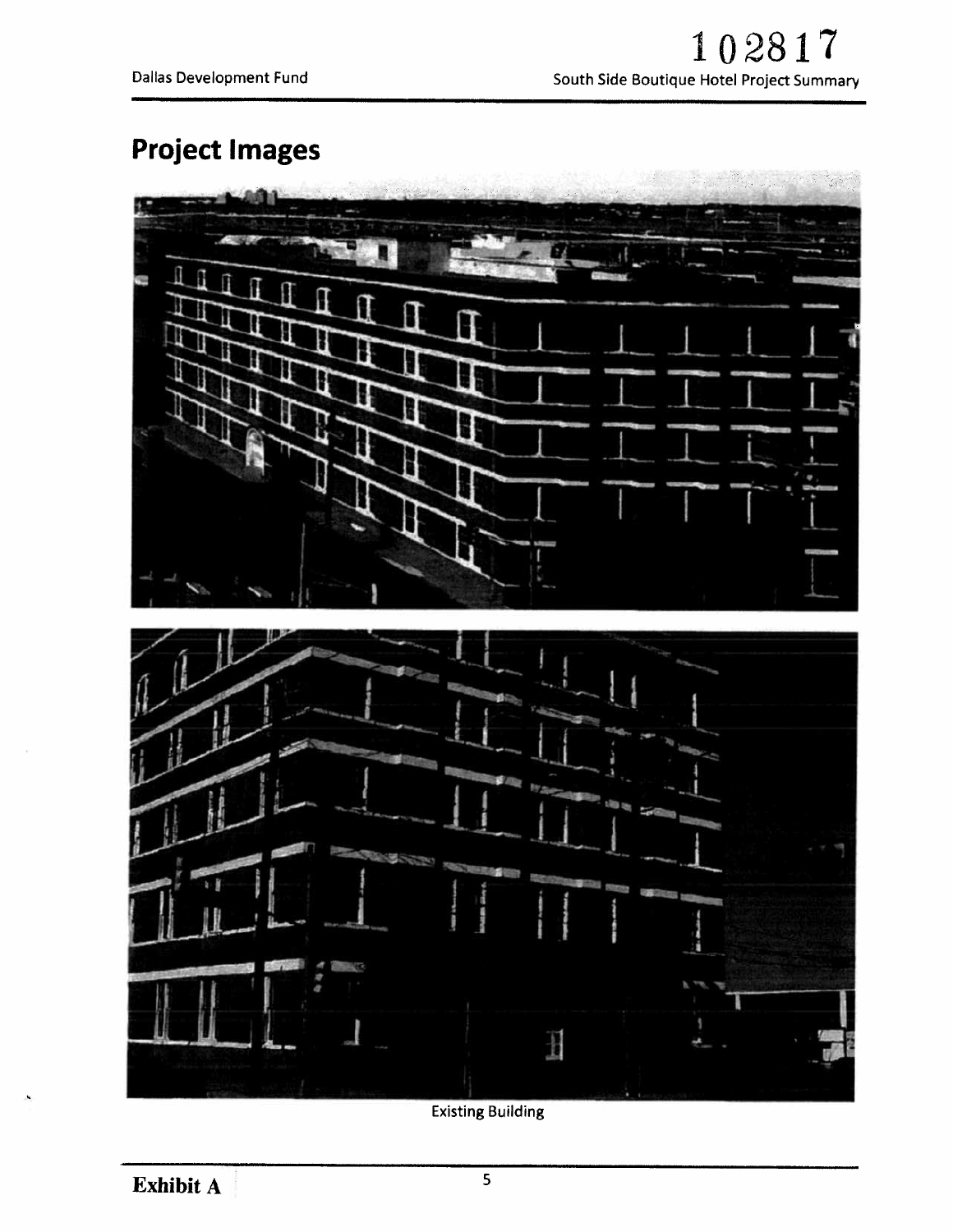

Exhibit A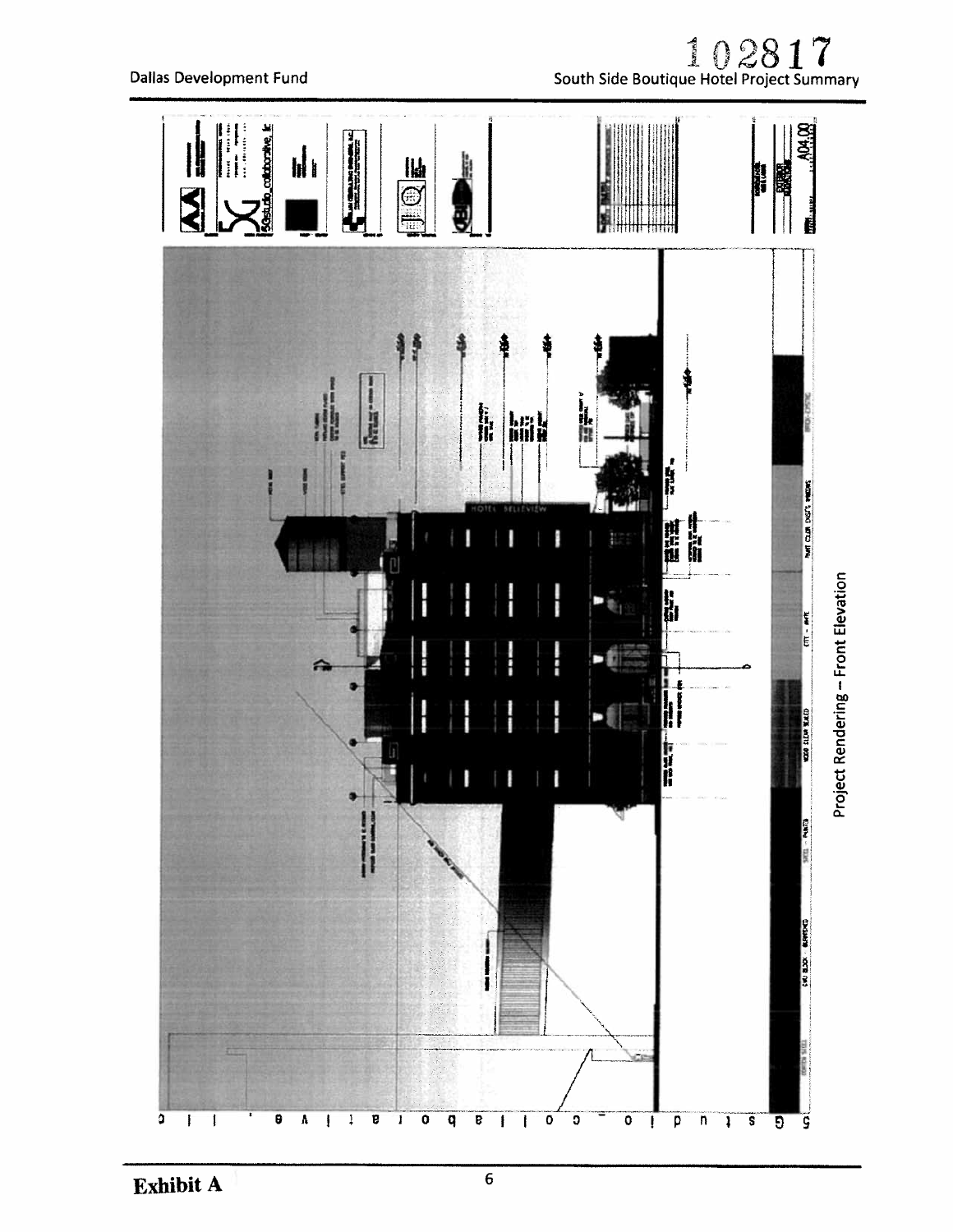102817 South Side Boutique Hotel Project Summary



**Exhibit A** 

 $\overline{7}$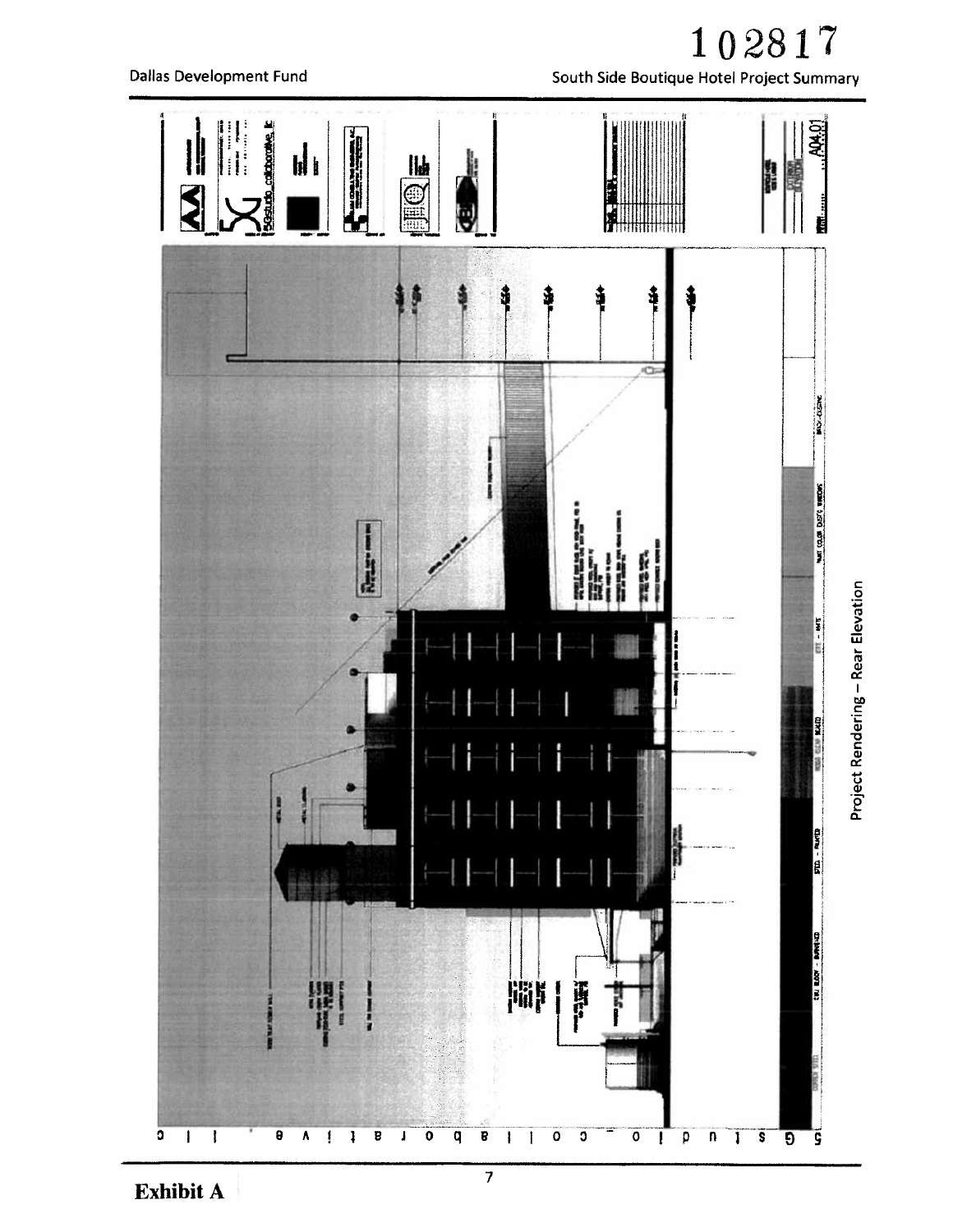

**Dallas Development Fund** 

102817

South Side Boutique Hotel Project Summary

Exhibit A